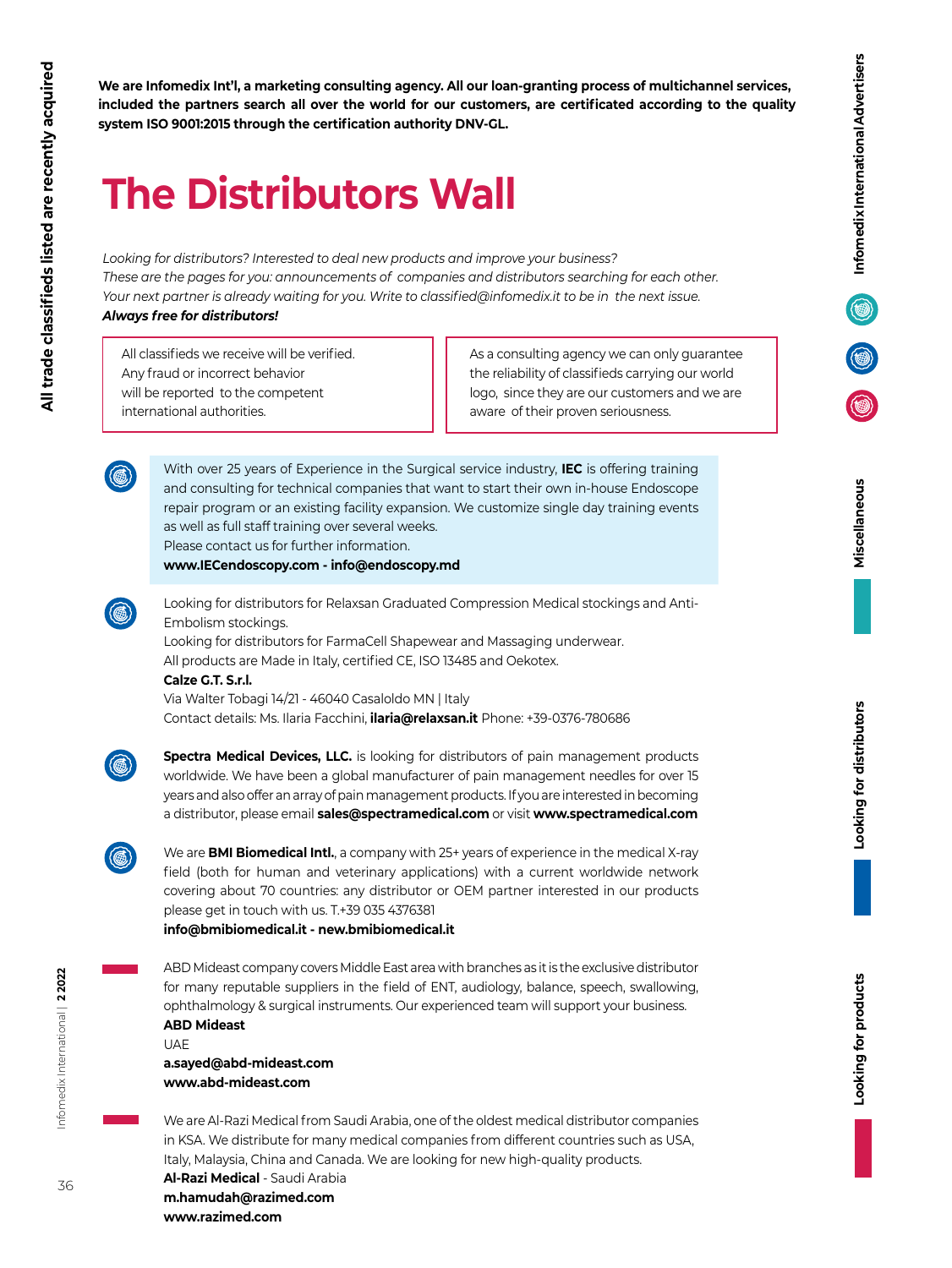| We are TMC company operating in Iraq, U.A.E. and Jordan for medical, laboratories and<br>dental equipment and supplies. TMC - Iraq                                                                                                                                                                                                                                                                        |
|-----------------------------------------------------------------------------------------------------------------------------------------------------------------------------------------------------------------------------------------------------------------------------------------------------------------------------------------------------------------------------------------------------------|
| dr.aws@tmc-iraq.com                                                                                                                                                                                                                                                                                                                                                                                       |
| Sultan Health Care is based in Pakistan and it has been operating as a distributor since<br>2002. We are working with military and government hospitals throughout Pakistan. We<br>have an excellent sales and marketing team.                                                                                                                                                                            |
| Now we are looking for manufacturers who are searching for both non-exclusive and<br>exclusive distribution for the following products: 1. Iohexol 350mg/100ml and 50ml<br>(contrast media agent) - 2. Heparin sodium 5000iu/5ml.<br><b>Sultan Health Care</b><br>Contacts: Yasir Ali                                                                                                                     |
| sultanhealthcare103@gmail.com - Mobile: +92 321 5404929                                                                                                                                                                                                                                                                                                                                                   |
| We have been supplier and sole agent for many international companies since 2010 in the<br>Egyptian market. ARABMEDICA - Egypt - info@arabmedica.com                                                                                                                                                                                                                                                      |
| Biotech Bolivia: nationwide presence in the Bolivian market for 30 years with objective<br>management and personal assistance to our clients. We are interested in new technology,<br>and we are looking to distribute haematology and molecular biology products.<br>Biotech Bolivia - Bolivia<br>robertov@biotech.com.bo                                                                                |
|                                                                                                                                                                                                                                                                                                                                                                                                           |
| We are medical devices importers in Thailand, specialized in plastic surgery market.<br>We are looking for liposuction machines for Thai market.<br>Max High Top Co., Ltd. - Thailand - medicalhigh@hotmail.com                                                                                                                                                                                           |
| Our company works in the field of medical linear accelerators, CT scanners and MRI and<br>sells parts in Kazakhstan. We are always open to communicate with other companies to<br>open new business.                                                                                                                                                                                                      |
| <b>Medicine Equipment Service LLP</b><br>Kazakhstan<br>m.omirzaq@gmail.com                                                                                                                                                                                                                                                                                                                                |
|                                                                                                                                                                                                                                                                                                                                                                                                           |
| <b>I.M.D. Generators</b> is an Italian company specialised in the design and production of<br>customised x-ray Monoblocs and Generators. Our products can support your RAD and<br>FLUO projects in the Medical and Veterinary sector. If you are looking for a new technology<br>partner, contact info@imdxray.com<br>Visit www.imdxray.com to find out more.                                             |
| We are looking for GMP approved contract manufacturing facility with tablets, capsule &                                                                                                                                                                                                                                                                                                                   |
| soft gel production capability.<br>Companies whose manufacturing sites are registered in GCC and African countries will be<br>added advantage.                                                                                                                                                                                                                                                            |
| Mr Muhammed Salim Arkal - msalim@ibmms.com                                                                                                                                                                                                                                                                                                                                                                |
| IBMMS Ibn Batuta Medicines & Medical Equipment Store LLC                                                                                                                                                                                                                                                                                                                                                  |
| UAE                                                                                                                                                                                                                                                                                                                                                                                                       |
| We are looking to distribute products for respiratory disposables & devices / ICU /<br>anaesthesiology / BIS / NICU / gynaecology / blood gas / ED / surgery. BIOPROVIDER<br>is based in Athens (Greece). We have 500 sq. meters warehouses, 2 branch offices, 15<br>employees, ISO CERTS 13485/14001/27001/45001/22301/ Liability insurance.<br>Full after sales service dept.<br><b>BIOPROVIDER Ltd</b> |
| Greece                                                                                                                                                                                                                                                                                                                                                                                                    |
| Pastelas@bio-pro.gr                                                                                                                                                                                                                                                                                                                                                                                       |
| Healthy You, Healthy World.<br>The quality, extremely high safety standards, efficiency, and cost-effectiveness of our<br>devices are what make them so impressive. Regal Medical Equipment LLC has made an<br>effort to include all products that would be of your use.<br>Regal Medical Equipment LLC - UAE                                                                                             |

**faisal@regalmedonline.com**